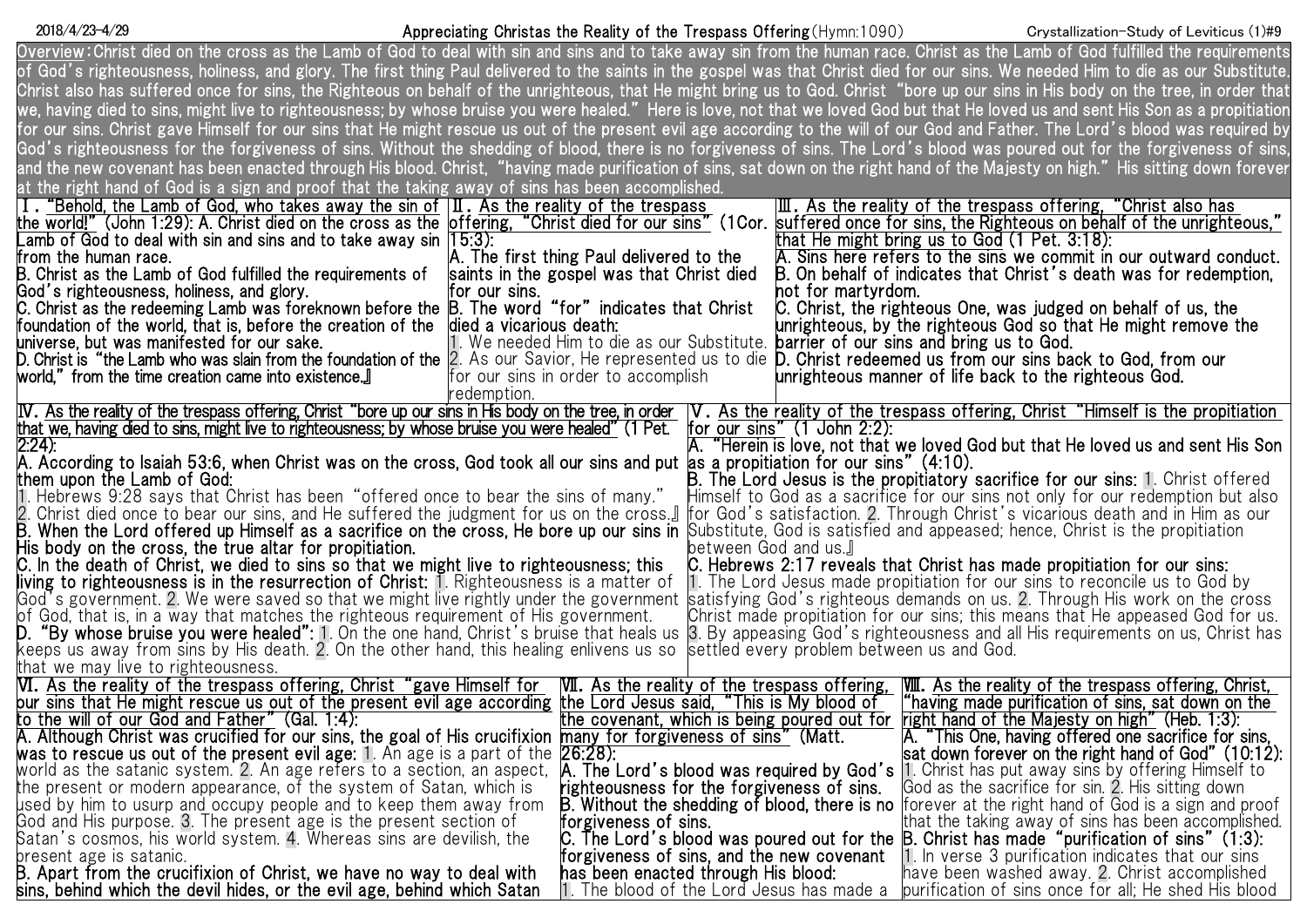| hides: | once and accomplished an eternal cleansing.<br>complete redemption for us so that all our<br>1. Christ was crucified for our sins so that we might be delivered from  sins may be forgiven. 2. His blood satisfied<br>3. According to the typology in Leviticus 16, the                                                                                |
|--------|--------------------------------------------------------------------------------------------------------------------------------------------------------------------------------------------------------------------------------------------------------------------------------------------------------------------------------------------------------|
|        | the present evil age. 2. If we would be delivered from the present evil 《God's righteousness and redeemed us from<br>Lord Jesus brought His own blood into the Holy of<br>age, sins must be dealt with.<br>our fallen condition back to God and to God'<br>Holies in the heavens and sprinkled it before God in                                        |
|        | C. According to the context of the book of Galatians, the present evil<br>s blessing. 3. In His death on the cross as the<br>order to make propitiation for our sins so that we                                                                                                                                                                        |
|        | age in 1:4 refers to the religious world, the religious course of the<br>trespass offering, Christ poured out His<br>might be cleansed and "from allsinsbe clean"                                                                                                                                                                                      |
| world: | before God (v. 30; Heb. 12:22, 24).<br>blood so that the new covenant may be<br>1. This is confirmed by 6:14-15, where circumcision is considered part  enacted and the believers'sins may be<br>C. Because Christ offered Himself to God through                                                                                                      |
|        | of the world—the religious world to which Paul was crucified.<br>the eternal Spirit, His offering of Himself was once<br>forgiven.                                                                                                                                                                                                                     |
|        | 2. Christ gave Himself for our sins for the purpose of rescuing us out of  4."The blood of Jesus His Son cleanses us<br>for all, and the redemption accomplished through<br>religion, the present evil age; this principle is the same with the believers  from every sin," and God is"faithful and<br>His death is eternal, having an eternal effect. |
|        | In Paul's time and with us today.』<br>righteous to forgive us our sins and cleanse                                                                                                                                                                                                                                                                     |
|        | us from all unrighteousness" (1 John 1:7,                                                                                                                                                                                                                                                                                                              |
|        |                                                                                                                                                                                                                                                                                                                                                        |
|        | Day 1 John 1:29 The next day he saw Jesus coming to him and said, Behold, the Lamb<br>10:12 But this One, having offered one sacrifice for sins, sat down forever on the<br>of God, who takes away the sin of the world!<br>right hand of God.                                                                                                         |
|        | 1 Pet. 1:20 Who was foreknown before the foundation of the world but has been<br>«Composition for prophecy»                                                                                                                                                                                                                                            |
|        | manifested in the last of times for your sake.                                                                                                                                                                                                                                                                                                         |
|        | Day 2 1 Cor. 15:3 For I delivered to you, first of all, that which also I received, that                                                                                                                                                                                                                                                               |
|        | Christ died for our sins according to the Scriptures.                                                                                                                                                                                                                                                                                                  |
|        | 1 Pet. 3:18 For Christ also has suffered once for sins, the Righteous on behalf of the                                                                                                                                                                                                                                                                 |
|        | unrighteous, that He might bring you to God, on the one hand being put to death in the                                                                                                                                                                                                                                                                 |
|        | flesh, but on the other, made alive in the Spirit.                                                                                                                                                                                                                                                                                                     |
|        | Heb. 9:28 So Christ also, having been offered once to bear the sins of many, will                                                                                                                                                                                                                                                                      |
|        | appear a second time to those who eagerly await Him, apart from sin, unto salvation.<br>Day 3  1 Pet. 2:24 Who Himself bore up our sins in His body on the tree, in order that                                                                                                                                                                         |
|        | we, having died to sins, might live to righteousness; by whose bruise you were healed.                                                                                                                                                                                                                                                                 |
|        | ' John 2:2 And He Himself is the propitiation for our sins, and not for ours only but                                                                                                                                                                                                                                                                  |
|        | also for those of the whole world.                                                                                                                                                                                                                                                                                                                     |
|        | Psa. 89:14 Righteousness and justice are the foundation of Your throne;                                                                                                                                                                                                                                                                                |
|        | Lovingkindness and truth go before Your face.                                                                                                                                                                                                                                                                                                          |
|        | Day 4 Heb.2:17 Hence He should have been made like His brothers in all things that He                                                                                                                                                                                                                                                                  |
|        | might become a merciful and faithful High Priest in the things pertaining to God, to                                                                                                                                                                                                                                                                   |
|        | make propitiation for the sins of the people.                                                                                                                                                                                                                                                                                                          |
|        | Gal. 1:4 Who gave Himself for our sins that He might rescue us out of the present evil age                                                                                                                                                                                                                                                             |
|        | according to the will of our God and Father.                                                                                                                                                                                                                                                                                                           |
|        | 1 John 2:15 Do not love the world nor the things in the world. If anyone loves the world,<br>love for the Father is not in him;                                                                                                                                                                                                                        |
|        | Day 5 M att. 26:28 For this is My blood of the covenant, which is being poured out for                                                                                                                                                                                                                                                                 |
|        | many for forgiveness of sins.                                                                                                                                                                                                                                                                                                                          |
|        | 1 John 1:7 But if we walk in the light as He is in the light, we have fellowship with one                                                                                                                                                                                                                                                              |
|        | another, and the blood of Jesus His Son cleanses us from every sin.                                                                                                                                                                                                                                                                                    |
|        | Day 6 Heb. 1:3 Who, being the effulgence of His glory and the impress of His                                                                                                                                                                                                                                                                           |
|        | substance and upholding and bearing all things by the word of His power, having made                                                                                                                                                                                                                                                                   |
|        | purification of sins, sat down on the right hand of the Majesty on high.                                                                                                                                                                                                                                                                               |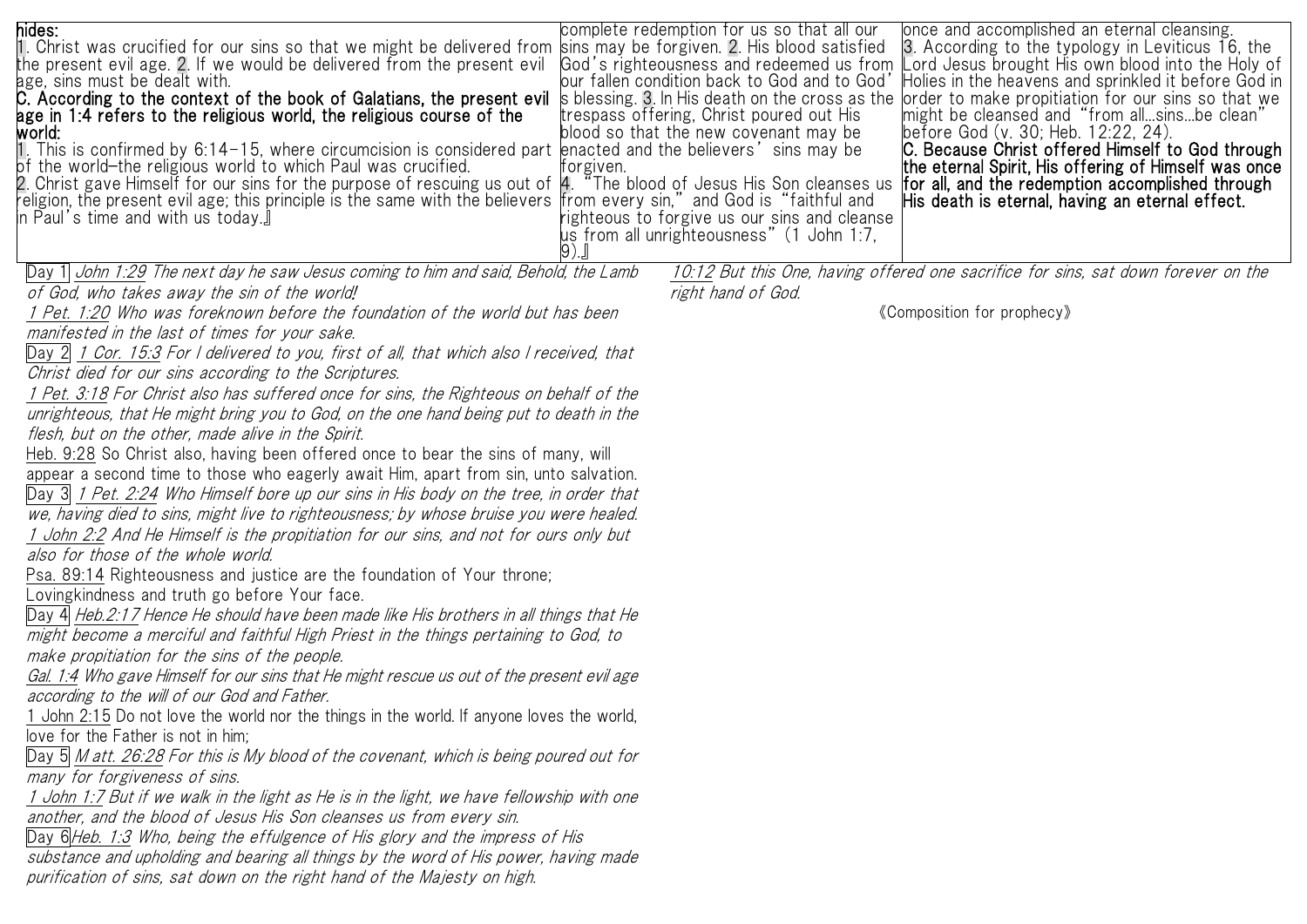## Experience $\Omega$ : Experiencing the trespass offering to enter into God and to be filled with God

In the Gospel of John the Lamb of God signifies the Word in the flesh as the fulfillment of all the Old Testament offerings to accomplish God's full redemption. Christ is the totality of all the offerings. He is not only the sin offering but also the trespass offering, the burnt offering, the meal offering, the peace offering....Through Christ as the Lamb of God fulfilling all the offerings we may enter into God and participate in the divine life and nature. Because of Christ as the Lamb of God, we are well able, even enabled, to enter into God. We may boldly come into God, knowing that He does not have the right to reject us, because we come through His Lamb. We have full redemption in Christ, and therefore we are enabled to enter into God to enjoy all that He is.

The fact that Christ, the righteous One, died "on behalf of the unrighteous" indicates that His death was for redemption, not for martyrdom. On the cross Christ was our Substitute, bearing our sins, the righteous One judged on behalf of us, the unrighteous, by the righteous God according to His righteousness, that He might remove the barrier of our sins and bring us to God. This was to redeem us from our sins back to God, from our unrighteous manner of life back to the righteous God.

#### For Young Working Saints

Christ, the righteous One, was judged on behalf of you, the unrighteous, by the righteous God so that He might remove the barrier of your sins and bring you to God. Christ redeemed you from your sins back to God, from your unrighteous manner of life back to the righteous God.

1 Peter 2:12 Having your manner of life excellent among the Gentiles, so that in the matter concerning which they speak against you as evildoers they may, by your good works, as they see them with their own eyes, glorify God in the day of His visitation.

3:1 In like manner, wives, be subject to your own husbands, that even if any disobey the word through the manner of life of their wives....

This "manner of life excellent" is a life not only the life for God but the life filled and saturated with God. This manner of life is versus the vain manner of life of the unbelievers.

Because you are a child of light, you must have certain experiences in your business life that have enlightened your sins and offenses in many ways. You should confess your every single sins and offenses enlightened to be cleansed so that you may be cleansed from contamination by sins and be fulfilled with the Holy Spirit. Without confession of sins, you will never be filled with the Holy Spirit. Only after being filled with the Holy Spirit, you can have a manner of life excellent in your office that is different from that of gentiles. Gentiles' manner of life is according to their flesh which are "filled with fornication, uncleanness, lasciviousness, idolatry, sorcery, enmities, strife, jealousy, outbursts of anger, factions, divisions, sects, envyings, bouts of drunkenness, carousings, and things like these (Gal 5:19-21)." Therefore, many offices face problems like power harassments and sexual harassments, or there are jealousy, abnormal competitive edge, or sects so that the company organization cannot function normally any more. However, your life filled with the Holy Spirit is filled with "love, joy, peace, long-suffering, kindness, goodness, faithfulness, meekness, self-control (Gal 5:22-23)." Please read the following words in the chapter 5 of Galatians.

Gal 5:24 But they who are of Christ Jesus have crucified the flesh with its passions and its lusts. 25 If we live by the Spirit, let us also walk by the Spirit. 26 Let us not become vainglorious, provoking one another, envying one another.

If you walk according to the flesh, your manner of life will become the same as that of gentiles. Everyday confess your sins and take Christ as both sin offering and trespass offering. Then you can have your manner of life excellent filled with the Holy Spirit and saturated by Christ. May your colleagues be saved through such a manner of life lived out by you. Amen!

# Experience $(2)$ : The effect of Christ's redeeming blood is eternal

Since the filthiness of the universe and man came from sin, it can be cleansed only by the redeeming blood. There must first be the shedding of blood for redemption and then the cleansing of the filthiness from sin. Since the Lord Jesus shed His blood on the cross to accomplish redemption, His blood cleanses away all man's defilement that results from sin. After the Lord Jesus shed His blood on the cross to accomplish the cleansing of man's sins, He sat down at the right hand of God on high….According to the typology in Leviticus 16, He brought His own blood into the Holy of Holies in the heavenlies and sprinkled it before God to make propitiation for our sins so that we might be cleansed and "from all…sins…be clean" before God.

The cleansing we experienced when we were saved is the very cleansing that the Lord Jesus accomplished and that God applied to us. The cleansing accomplished by the Lord on the cross is an objective fact before God; at the time of our salvation it becomes a subjective experience to us. Hebrews 9:14 tells us that Christ offered Himself to God through the eternal Spirit. On the cross Christ offered Himself to God in a human body, which body is a matter of time. But He did this through the eternal Spirit, who is of eternity, without any limit of time. His offering of Himself was once for all, and the redemption accomplished through His death is eternal, having an eternal effect.

#### For Junior and Senior High students

Hebrews 9: 14 How much more will the blood of Christ, who through the eternal Spirit offered Himself without blemish to God, purify our conscience from dead works to serve the living God?

Because Christ had offered Himself on the cross through the eternal Spirit, the effect of Christ's redemption is eternal, unlimited, and can cleanse us from all our sins. This cleansing of blood covers all sins, small, big, unconscious, and intentional. Hallelujah! Praise the Lord for the eternal effect of the redeeming blood. (However, this is not encouraging you to sin intentionally, you should fear God.)

You should apply the blood of the redemption of the Lord Jesus every day as you wash your hands every day, wash your face, wash your whole body with shower. When washing the whole body, hidden places such as between the toes must be washed. If you do not wash these places between your toes, you will get athlete's foot. You must confess not only the great sins that are enlightened but also the small sins and be cleansed.

In order to live a spiritually healthy life, you should do the following every day.

- i. Revived every morning: Every morning, use your spirit and pray-read the Word with brothers and sisters, eat, drink and enjoy the Lord. For healthy life, you first need to eat and drink.
- ii. Every day, wash hands and take shower: At the same time, you need to confess your sins every day and take Christ as the trespass offering. It is to spiritually wash your hands many times in a day, and to wash the whole body by taking shower every day.
- iii. Renew consecration every morning and evening: You should offer yourself daily to the Lord at least every morning and every evening. That is, for the Lord to use you for His work.
- iv. Have an excellent manner of life with testimonies at school: Follow the spirit, not the flesh, by studying at school or in the club activity, and have the manner of life with testimonies.
- v. Pray for other brothers and sisters: Proverbs 11:25 The blessing soul will prosper, And he who waters will also be watered himself. The more you pray for other brothers and sisters and bless them, the more you will be blessed as well.